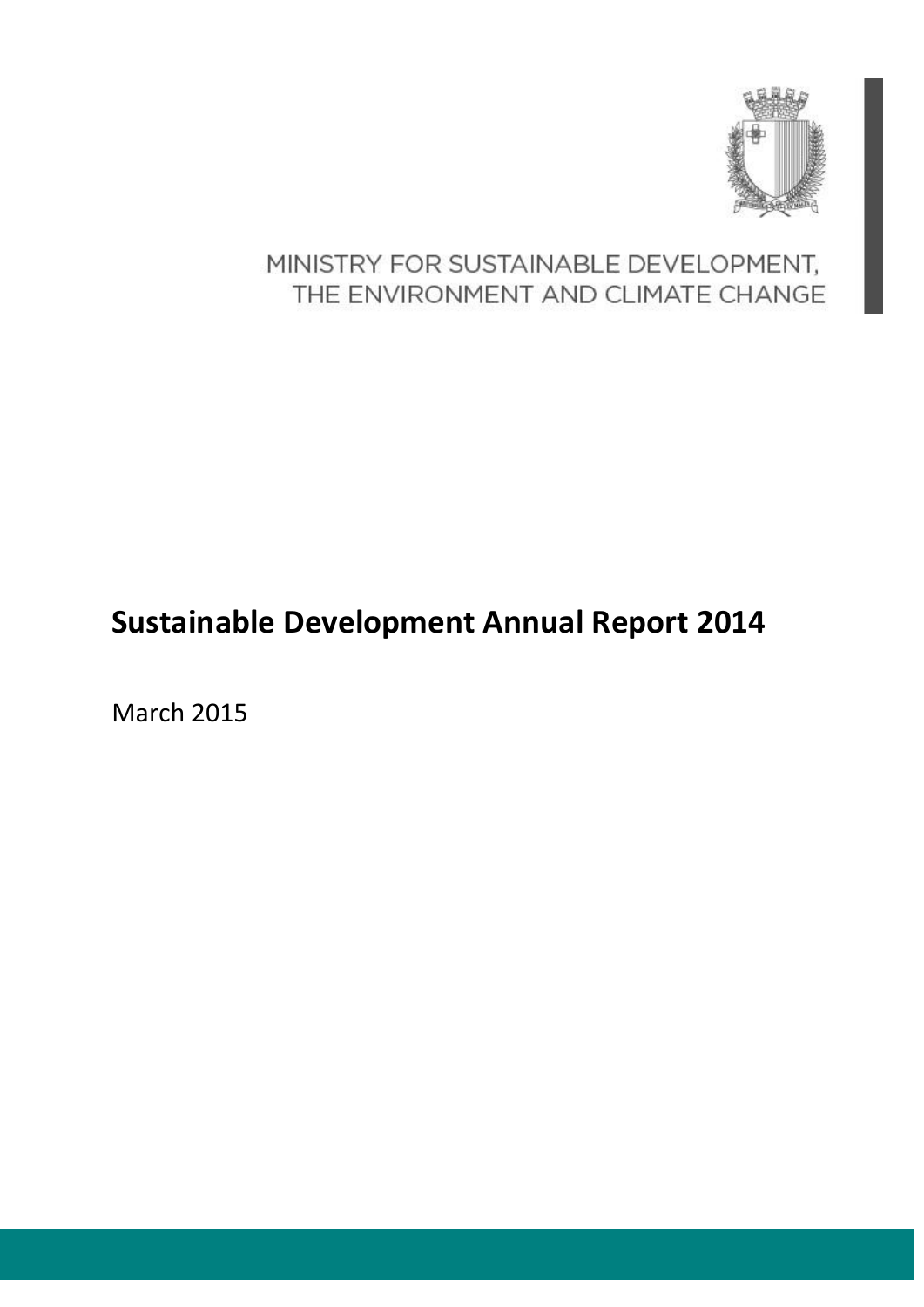#### Page|2

## **Contents**

- Background
- Scope
- Initiatives and Policy Integration
- Conclusions and Recommendations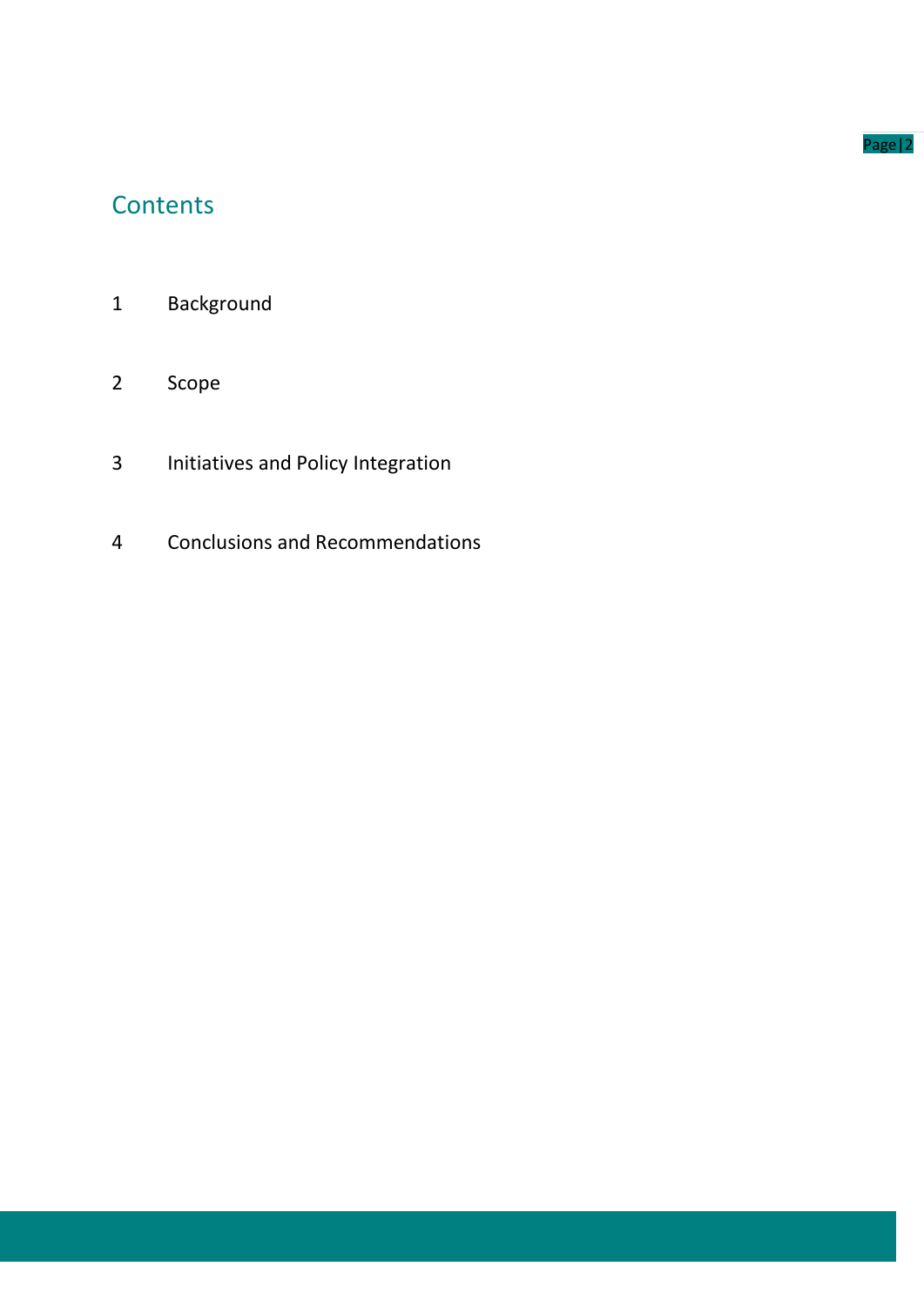

## **1.0 Background**

Malta's Sustainable Development Act (Cap 521) was enacted in 2012 with the purpose of providing a legislative framework through which government can integrate sustainable development in its operations as well as raising awareness on sustainable development issues across all strata and sectors of government and society in general. The Act provides for the establishment of three structures to drive the sustainable development agenda. These are namely the Competent Authority which is responsible for a number of functions as defined by the Act; the Guardian of Future Generations entrusted with promoting sustainable development principles and safeguarding the interests of future generations; and the Sustainable Development Network responsible for promoting sustainable development locally.

In 2013, the responsibility for the Sustainable Development Act was assigned by the Prime Minister to the Ministry for Sustainable Development, the Environment and Climate Change (MSDEC) who therefore became the Competent Authority for purposes of the same Act. MSDEC then immediately ensured that all the structures established by the Act were setup, together with the necessary administrative support.

## **2.0 Scope**

Part IV, Article 14 of the Sustainable Development Act requires the Competent Authority to produce a report to be submitted to the Minister in charge of the Sustainable Development, delineating generally the activities carried out by the Competent Authority during the previous financial year. In terms of the Act the Minister shall cause a copy of the report to be laid on the Table of the House of Representatives and a debate held thereon as soon as practicable.

This Annual Report provides information about the work undertaken by MSDEC concerning sustainable development throughout, 2014, the second effective year of implementation of the SD Act. The report also aims to enable all interesting stakeholders to gain a good understanding of how sustainable development is planned to be mainstreamed. In this context it is all the ministries across Government, together with their respective departments and entities that, through their programme of works contribute towards ensuring sustainability.

Towards the end of 2014 the Competent Authority sought and obtained approval for the creation of an ad hoc Directorate for Sustainable Development so as to strengthen the organisational set-up and give a greater impetus to the sustainable development agenda.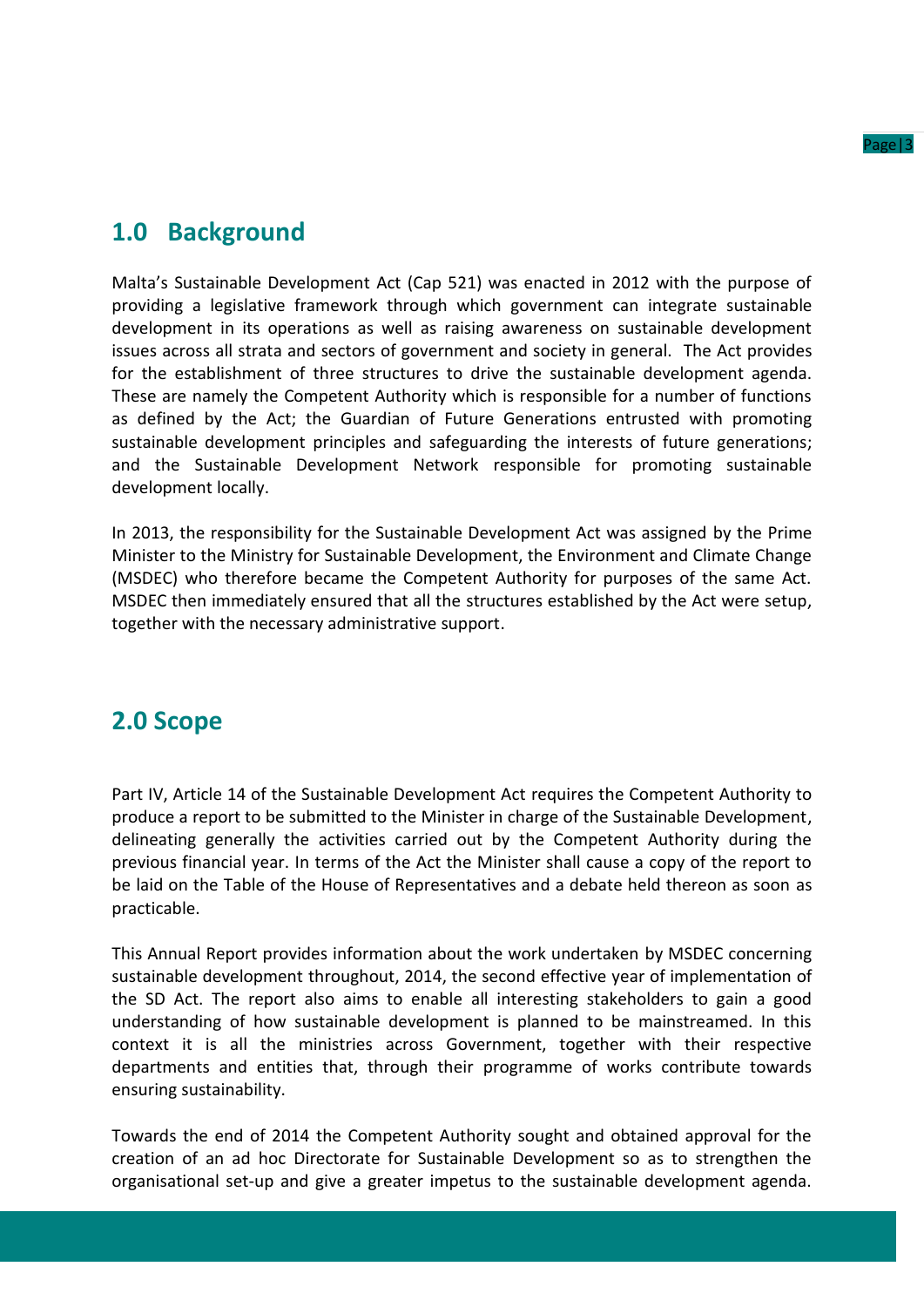The new director is expected to be engaged in 2015 and will also have the task of building and enhancing capacity both within MSDEC and also across the other Government Ministries to ensure effective mainstreaming of sustainable development parameters across Government policy making. The structure aims at providing the necessary components to facilitate sustainable development implementation across the board, particularly given the collective impetus each Ministry needs to make to ascertain the achievements of common objectives.

## **3.0 Initiatives and Policy Integration**

## **3.1 Initiatives**

A number of initiatives have taken place during 2014 that contributed towards momentum build-up in the implementation of the Sustainable Development Act.

The Guardian of Future Generations and the Sustainable Development Network held one joint meeting during the course of 2014. The joint meeting was aimed at outlining the priority topics of both bodies as well as joint opportunities for the two bodies together with resources required for the bodies to function.

The Guardian of Future Generations and the Sustainable Development Network met Hon. Leo Brincat, Minister for Sustainable Development, the Environment and Climate Change on 31st January. An exchange of views over different matters ranging from the input that both the Guardian of Future Generations and the Sustainable Development Network can give to different initiatives to queries on the roles of both bodies.

The Network met at least every quarter during 2014 as prescribed by the SD Act. Mr. Marco Cremona, member of the Network resigned and Ms Graziella Cavlan was appointed in his stead.

The current policy of the Chairman is to focus in depth on one of the four pillars of SD per meeting, therefore adopting either a social, economic, environmental or a cultural theme per meeting. All subject-specific agenda items are introduced by invited experts in that particular field. This is expected to continue into 2015. Current policies were discussed as well as the SD Network Work Programme which was based on:

- The Reporting System of the Focal Points
- The context and function of the National Research and Innovation Strategy 2020
- The review of the National Strategy for Sustainable Development (NSSD)
- National and global trends analysis and adaptation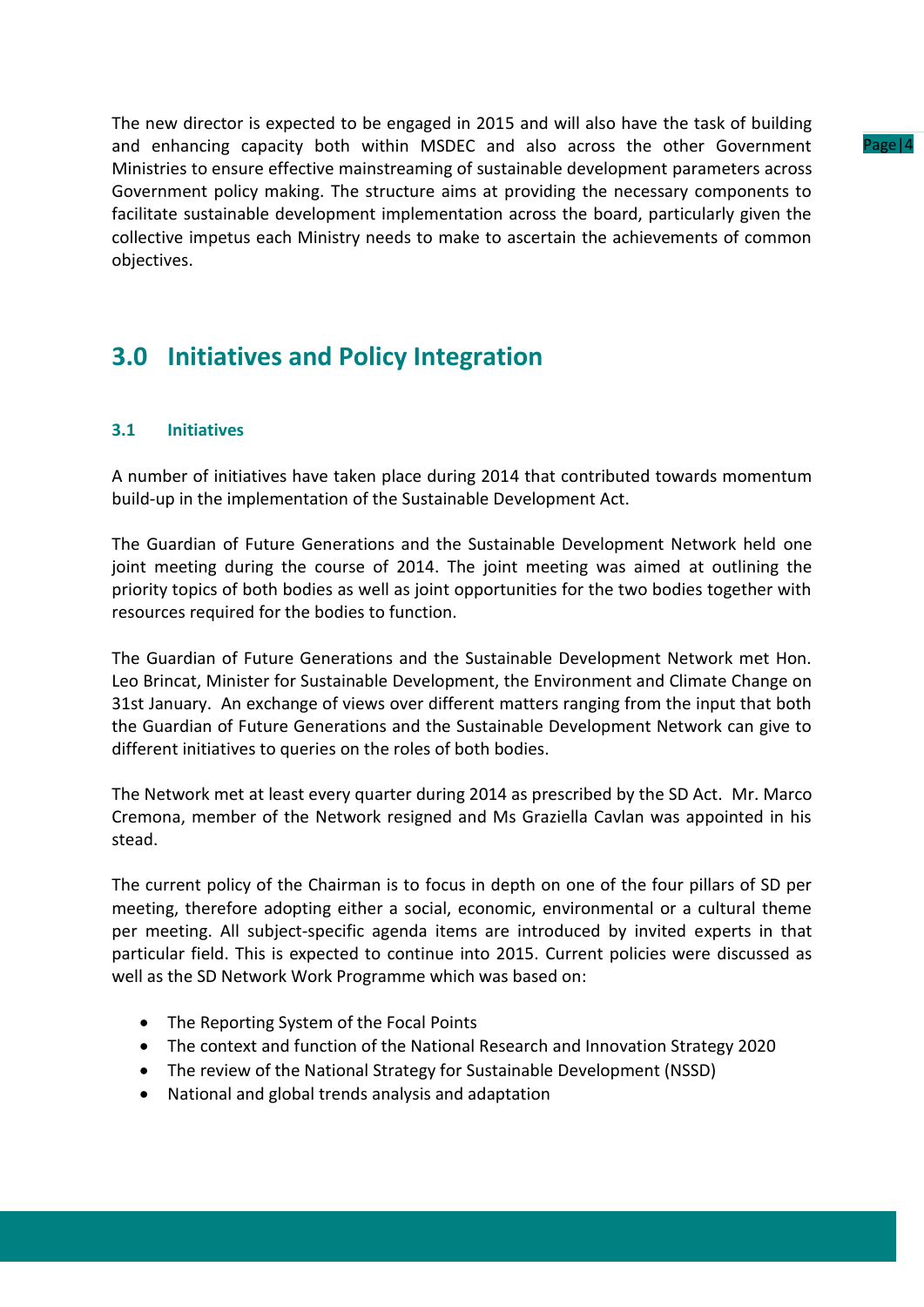During the summer of 2014 the Guardian of Future Generations carried out a consultation exercise with the Sustainable Development Focal Points through the facilitation of the MSDEC Permanent Secretary's Office to gather information related to Gender Mainstreaming and Financial Sustainability in view of the intention to pursue this field in terms of raising awareness. The Guardian enquired about:

- policies and measures being considered, planned or implemented in the areas of health, pensions, education and social benefits, as well as in the fiscal framework, with a view to assessing the extent to which these constitute financially sustainable solutions likely to safeguard the interests of Malta's future generations.
- policies and programmes being considered, planned or implemented across Government as part of a gender mainstreaming strategy;
- the manner in which the relevant Ministries, Departments and entities as well as the individual employees involved in the formulation, implementation, monitoring and evaluation of policies - are being held accountable vis-a-vis the gender mainstreaming responsibilities set out in OPM circular  $15/2012$ .<sup>1</sup>

Furthermore the Ministry has commenced an internal review of the National Strategy for Sustainable Development (NSSD). Revision of the said strategy in line with national, European Union and international developments is a function of the Competent Authority as established by Part II, Article 2the SD Act .The emerging rationale based on a review of the strategic measures of the current NSSD is driving the review in order to develop the next NSSD. It will provide a holistic, integrated and strategic policy framework for sustainable development within a set time-frame. The NSSD complements Government's social, environmental and economic goals and trends.

As an overarching national strategic document, the NSSD is intended to guide all aspects of Government policies, plans and programmes. It also provides a framework of principles and key themes which aim at offering an increased integrated approach towards decisionmaking and decision-taking.

The sustainable development principles on the basis of which the NSSD review is being carried out are, revealed through the following four key guiding documents:

The Development Assistance Committee (DAC) Guidelines Strategies for Sustainable Development – OECD (2001)

Guidance in preparing a National Sustainable Development Strategy: Managing Sustainable Development in the New Millennium – UN Department of Economic and Social Affairs (2002)

Communication from the Commission to the Council and the European parliament – Draft Declaration on Guiding Principles for Sustainable Development, 2005

Bellagio Sustainability Assessment and Measurements Principles – IISD and OECD, 2008

1

 $P_{\text{max}}(5)$ 

<sup>&</sup>lt;sup>1</sup> « Gender mainstreaming in practice »

http://msdc.gov.mt/en/NCPE/Documents/Projects\_and\_Specific\_Initiatives/Gender\_Mainstreamingin Practise/circular.pdf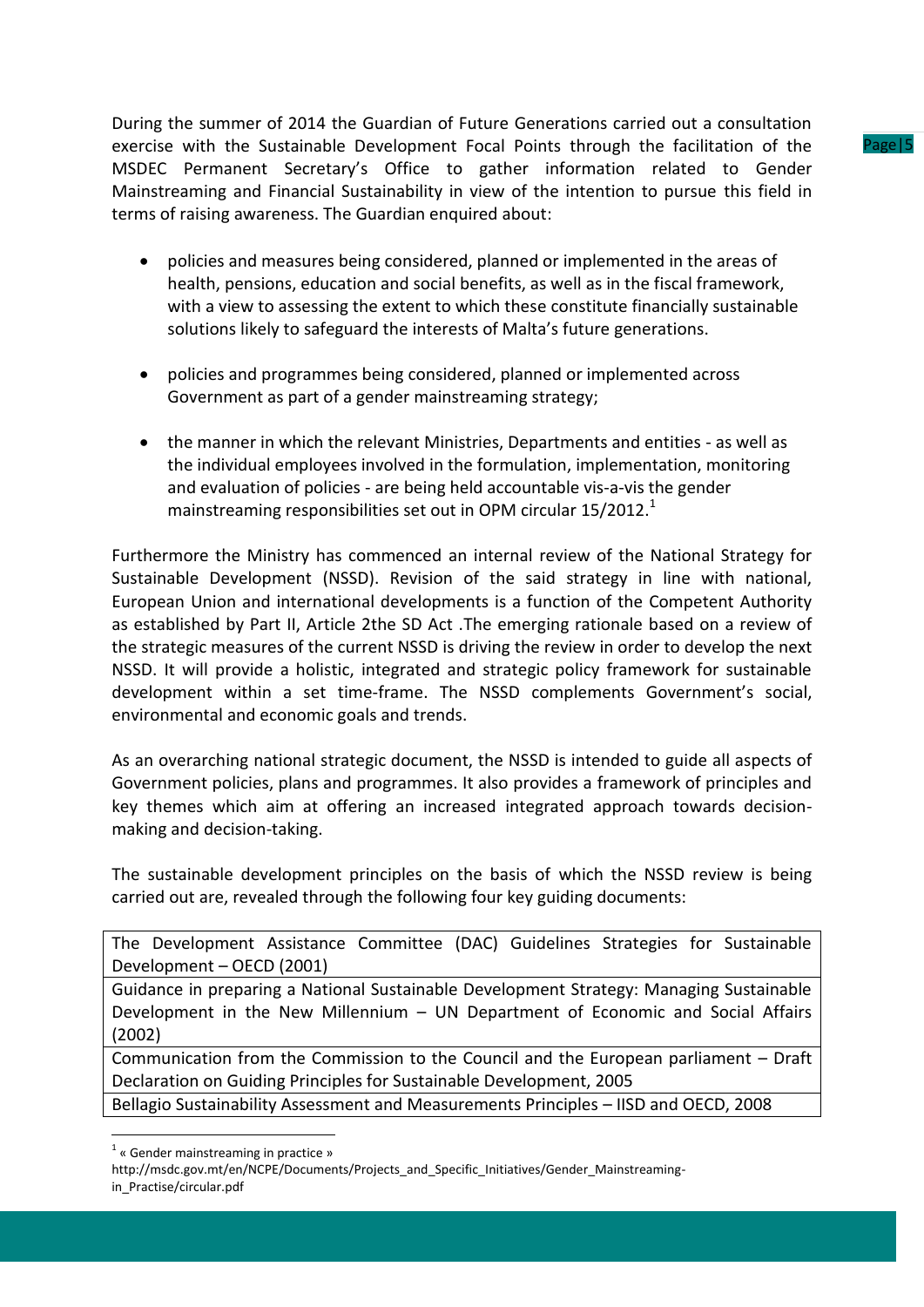The key sustainable development principles have been utilised in the analysis of the strategic measures of the current NSSD. The final sustainable development principles which this approach shall be considering are as follows:

| Vision and Mandate                       |
|------------------------------------------|
| Sustainable Governance                   |
| Ownership and Participation              |
| Communications/Communicating Effectively |
| Principles and Challenges                |
| Financial Implications/Considerations    |
| Monitoring and Evaluation                |

The importance of these seven principles have a certain weight according to the four guiding principles documents in forming a sustainable development strategy as they are the foundation on which sustainable development can function, whilst considerate of the differences of each country. In fact it is up to the country itself to determine which best approach to take forward particularly considering, the 'prevailing political, socio-cultural and ecological circumstances'<sup>2</sup>

The NSSD is a nationally-owned strategy and thus as an initial step, the key players of all Ministries were brought together as part of the evolutionary process of the strategy development from the initial phase. As a matter of fact a workshop was held on the 15 of July 2014 with the participation of the SD Focal Points and the involvement of the SD Network. The Agenda and Outcome of the workshop entitled 'Kick-starting the National Strategy for Sustainable Development Review Process' can be found in Annex 1.

From the findings of the workshop it was evident that whilst certain principles have become common practice, such as stakeholder consultation, in most cases there are other important principles which are at times completely overlooked unless the policy scope is actually addressing the issue in question, that is:

- people's well being;
- governance and
- budgets.

<u>.</u>

The workshop also illustrated the need for further policy integration in the work that is currently being undertaken across Ministries and the SD Focal Points have a significant role in improving this process.

 $2$  Guidance in preparing a National Sustainable Development Strategy: Managing Sustainable Development in the New Millennium – UN Department of Economic and Social Affairs (2002)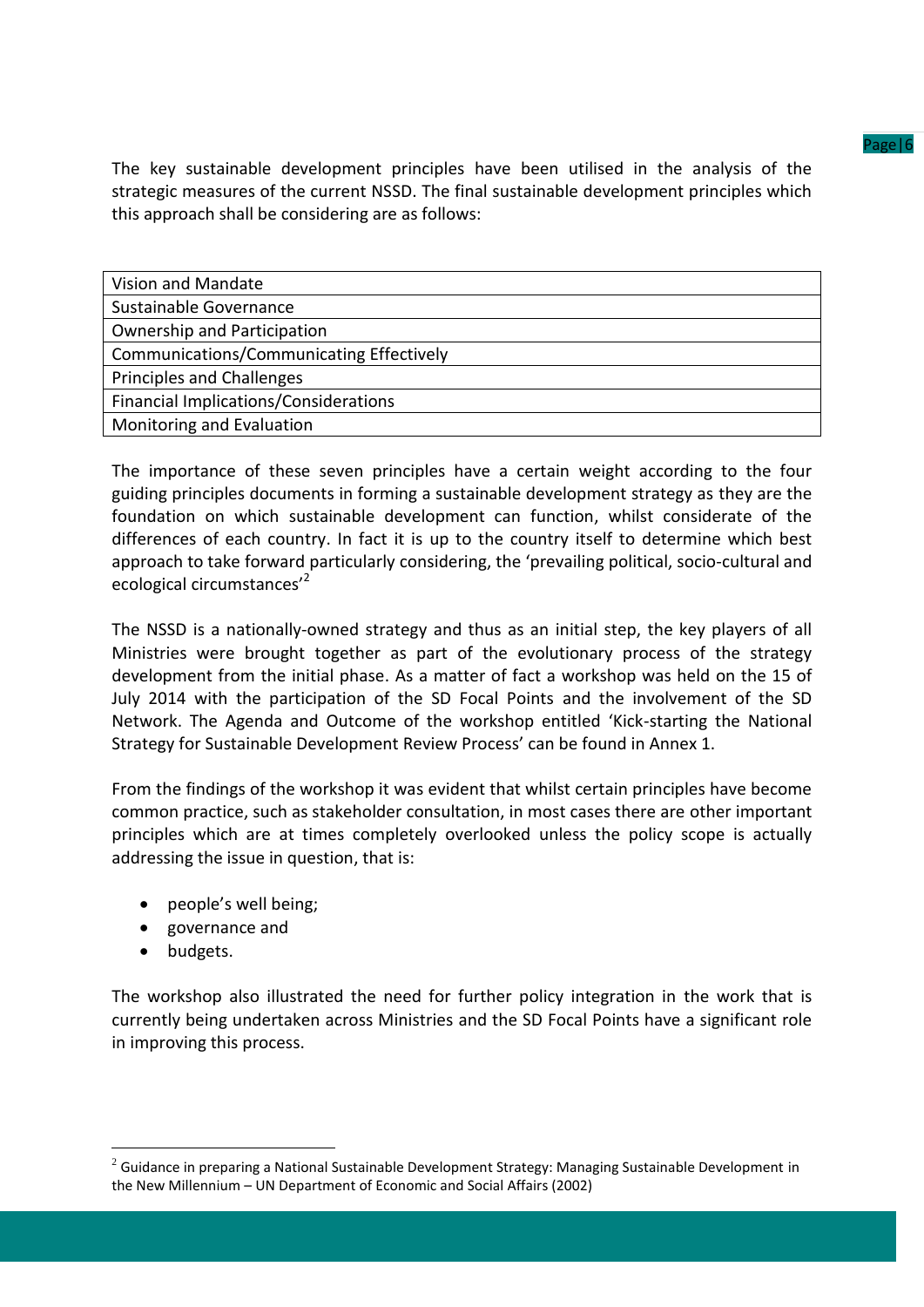This reaffirms that Sustainable Development focal points have a key role to play together with the MSDEC in order to facilitate and become enablers to mainstreaming sustainable development across government.

In addition to this, the Sustainable Development website started being revamped to include more information and to provide the space for further resources to be accessed. One key resource which is imperative to enhance is the Sustainability checklist utilised by proponents when applying for project funding under the Partnership Agreement 2014-2020. Although not obligatory under Regulation 1303/2013 of the European Parliament and the Council of 17 December 2014, the use of the checklist reflects good practice to ensure that projects proposals being submitted pursue the principles of sustainable development as outlined in the Treaty of the Functioning of the European Union. The checklist considers the reporting obligations of the sustainable development indicators both at a local and at a regional level; as well as national considerations in line with the objectives of the Partnership Agreement. The Competent Authority is expected to finalise the checklist in 2015.

Moreover identification of training possibilities and programmes started being looked into in order to work with other entities such as the Centre for Development, Research and Training as well as other centres to develop adequate training on sustainable development.

### **3.2 Policy Integration**

Enabling sustainability thinking and a circular flow of policy developing has over this past year brought about several policies and their initial and continuous implementation. The major policy developments are included hereunder. At the core centre of such policies the dimensions of sustainable development have been considered through consultation and inter-ministerial discussions, the involvement of different stakeholders which addressed inter and intra generational equity as well as bearing a forward looking approach and considering financial implications. Integration of sustainable development into other policies through legal frameworks and the implementation of existing policies, strategies and action plans is one of the most important means of ensuring that sustainable development is being considered in its totality.

#### 3.2.1 Sustainability Checks for EU-funded projects

It is evident that addressing sustainability concerns is becoming more common practice and that the relationships and linkages between the various courses ministries and entities take are intertwined. Sustainability has been included as a requirement in funding exercises for some time and it does create the right coerce so that submitted projects consider the elements of sustainability in their project proposals. In fact Sustainable Development has always been included in the Application Forms for all Call for Proposals under Cohesion Policy 2007-2013 (ERDF, CF and ESF) as well as EAFRD and EFF.

Page|7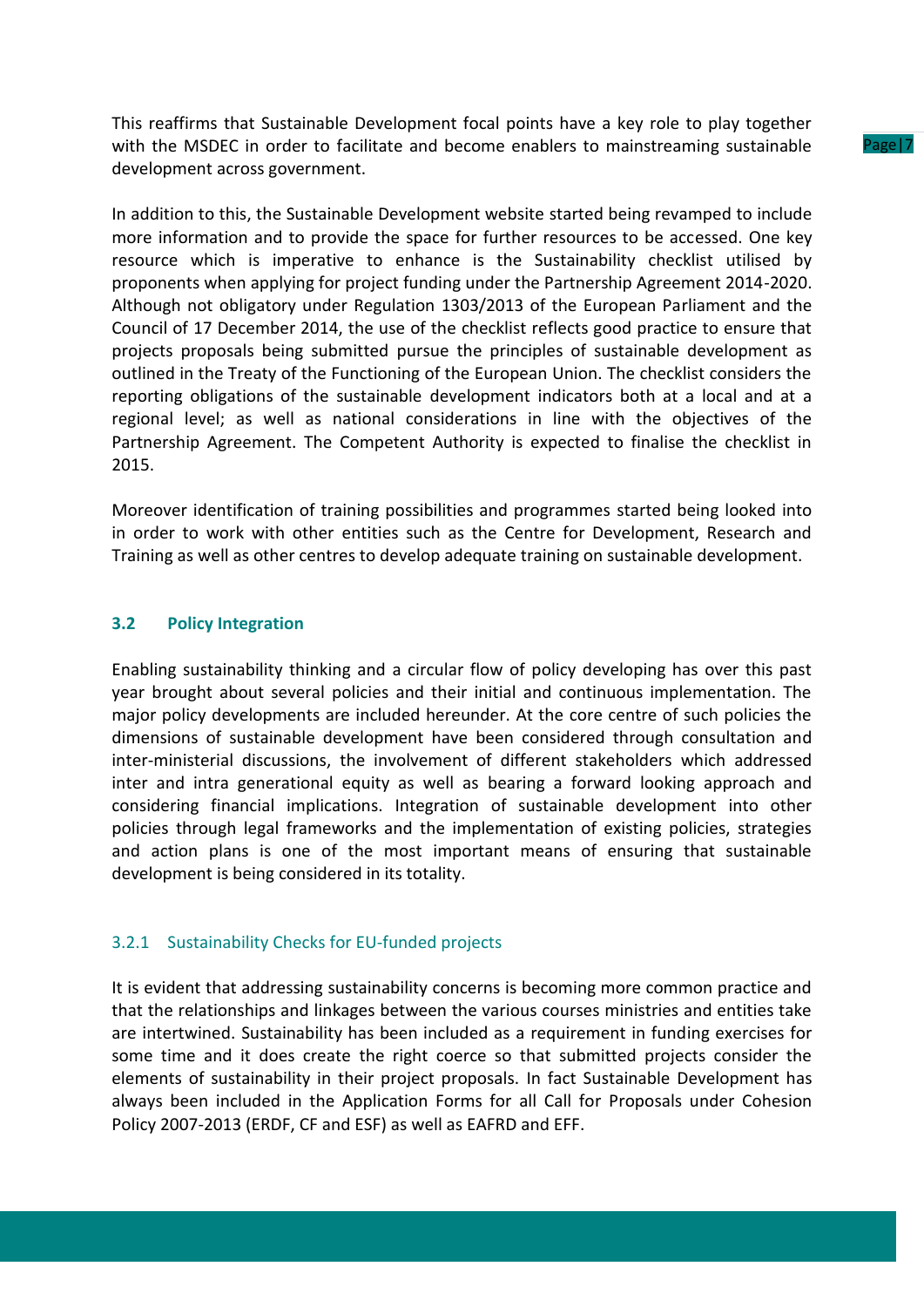Additionally, programmes have common objectives and targets. Such is clearly reflected in the widespread undertaking of climate change and alternative energy, economic and employment implications. The approved Partnership Agreement for the 2014-2020 programming period provides an overview of the application of sustainable development (as a key horizontal principle) for the implementation of the 2014-2020 ESI funds. Sustainable development will cover economic growth, social cohesion and the protection of the environment (including disaster resilience and risk prevention), which will be taken into account throughout the life of the supported activity/co-funded project.

Key examples include the management of heritage projects such as:

- ERDF 032 **Archaeological Heritage Conservation Project** (c. €10m) includes technical studies on all three sites, the building of a visitor centre and other visitor infrastructure and extensive landscaping at Ggantija Temples and St Paul's Catacombs, and the construction of a walkway and a protective shelter at Tarxien Temples. Ggantija has been inaugurated in October 2013. The works at the St Paul's Catacombs are at a very advanced stage and the construction of the protective shelter over the Tarxien Temples have also commenced. These projects shall be concluded in 2015.
- ERDF 245 **Fort St Angelo Heritage Experience** (c. €13m) includes the restoration of the government-owned sections of the fort and their rehabilitation into a cultural attraction focusing on the importance of the fort in Malta's history. Most of the archaeological investigations have been completed. Major restoration and finishes works were ongoing, in view of the project completion deadline set for June 2015. This project is also complemented by national funds. The reconstruction of the sally port is completed whereas the reconstruction of the entrance vault is underway.
- ERDF 244 **Fort St Elmo Heritage Experience** (c. €15m), includes the restoration of the enceinte and Upper Fort St Elmo as a cultural attraction, including the hosting of the current National War Museum and its transformation into a Military History Museum. This project is being led by the Grand Harbour Regeneration Corporation in partnership with HM. The projects in its concluding phase and is earmarked for inauguration in the first half of 2015.
- EAFRD M323/12 (REBACA Rehabilitation of the Roman Baths and Christian Catacombs,  $c. \, \epsilon$ 6m), includes the required conservation and rehabilitation works so that the **Ghajn Tuffieha Roman Baths and Ta' Bistra Catacombs** (Mosta) can be made accessible to the general public. The required technical studies are being concluded, while the works tenders have been published. The project has been revised drastically to increase its sustainability and minimize its visual impact on the pristine landscape.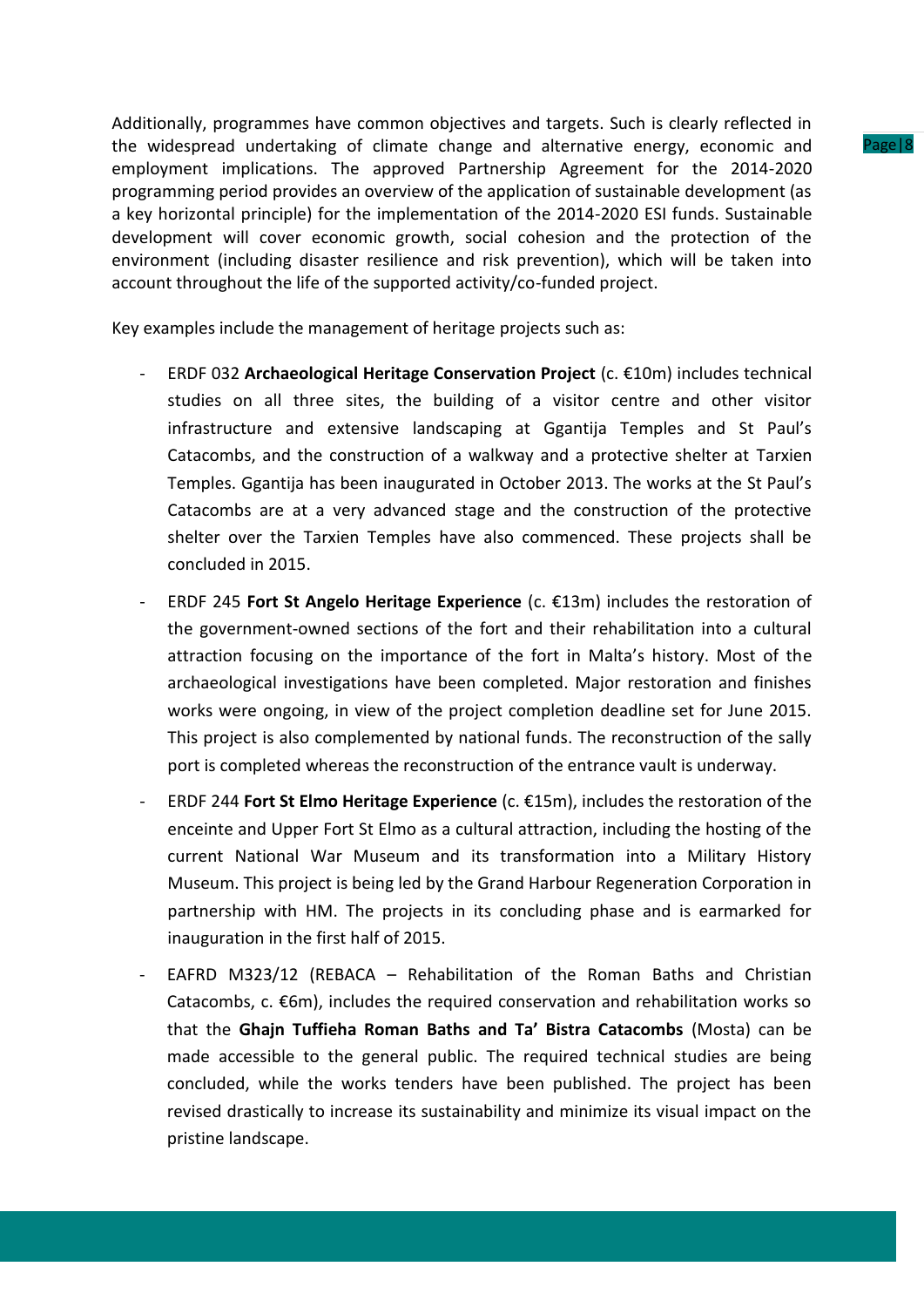- The EEA (Norwegian Funds) Financial Mechanism 2009-14 New Environmental Management System project for the **Hal Saflieni Hypogeum** (c. €900,000) has also been officially confirmed. Tenders were prepared for the baseline studies. The terms of reference for the Geological Survey were drafted in collaboration with Malta Resources Authority. Project Management started on 22 September whilst the architectural drawings to apply for the MEPA permit were submitted prior to starting works on site. In the meantime the consultant of the environmental management system started the process of the environmental design.

Meanwhile, a key example of a project to increase resource efficiency undertaken by Malta through EU funding:

## - ERDF 342-'**Renovating Government Buildings to Increase Energy Efficiency and Reduce Greenhouse Gases (GHG)**

As part of the Government's commitment towards achieving its energy-efficiency goals, it has been decided that public buildings are to be addressed first to serve as a showcase for the private industry as well as for owners of residential buildings to follow. In this context, the project undertakes to perform a study on the 'deep' integrated energy and resource - i.e. renewable energy sources (RES) and water efficiency retro-fitting interventions required at St. Vincent de Paul Hospital Residence (SVPR), accompanied by generic guidelines how the proposed methodology could be applied to other similar public hospital residences. The outcome of the study will be incorporated within the Cost Benefit Assessment to be carried out for the development of a project which is intended to be submitted for co-financing under the 2014-2020 programming period.

## 3.2.2 Common Agricultural Policy

As part of the new Common Agricultural Policy (CAP), the Commission together with the European Parliament and the Council have drafted new rules to support the farming community through the Direct Payment schemes which are funded under the European Agricultural Guarantee Fund (EAGF). The reform has shaped the Direct Payments making it more environmental oriented while at the same time aimed to better address specific sectors. This was possible by introducing a number of new schemes of which some are compulsory to all Member States while others can be selected on voluntary bases. The Direct Payment new policy is to help farmers be more market oriented and be able to cultivate crops which will render higher profit without losing any support from these schemes.

The chosen schemes to implement the Direct Payments in Malta are the following: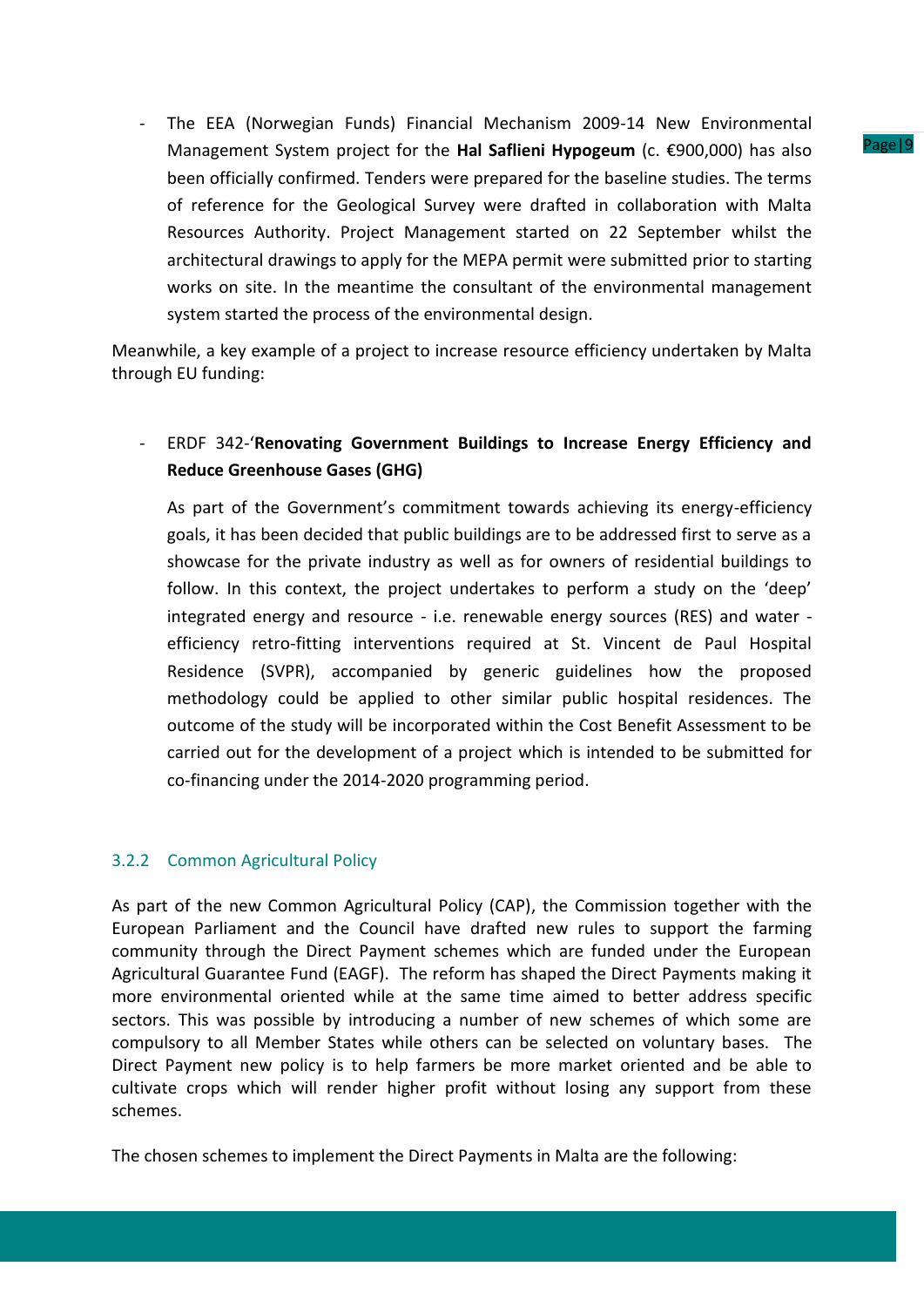- Basic Payment Scheme
- Greening
- Young Farmers
- Small Farmers
- Voluntary coupled Support.

## 3.2.3 National Environmental Policy

From an environmental perspective a continued approach to pursue the implementation and monitoring of the National Environment Policy was carried out. The implementation of this policy is closely linked to the environmental initiatives being taken across Government. In this regard a set of focal points were set up in the various Ministries and a series of meetings with these focal points were held. During these meetings the implementation of the NEP measures of each ministry were discussed and a way forward identified, and where necessary additional meetings were held with specific entities. Work also continued on the NEP pilot projects and the collection of data for the NEP monitoring indicators.

## 3.2.4 Climate Action Bill

A framework act for climate action entitled the Climate Action Bill was drafted and launched for public consultation towards the end of the year.

The rationale for this Act stems primarily from Malta's obligations as an EU Member State and a party to international agreements on climate change. As a EU Member State Malta's climate change obligations lie within the context of the 2009 Climate and Energy Package that basically sets three important EU-wide targets for 2020: a 20% greenhouse gas emissions reduction compared to 1990 levels, increasing the share of renewable energy in gross final energy consumption by 20%, plus a 20% increase in energy efficiency across the bloc.

The proposed Climate Action Bill is designed to streamline Government's commitment on climate change on both main fronts of climate action - mitigation and adaptation - in a more formal way. It also aims to instill ownership across the board to finetune effective climate action and governance.

The Bill stipulates that it shall be the duty of every person together with Government to protect climate and identifies that it shall be the duty of government to adopt national policies designed to combat human-induced climate change. This shall be done essentially through, *inter alia*:

- the preparation of greenhouse gas inventories as already required by international and EU law;
- periodic reviews of a national low-carbon development strategy;
- periodic reviews of the national adaptation strategy;
- the establishment of a 'Climate Action Board'; and,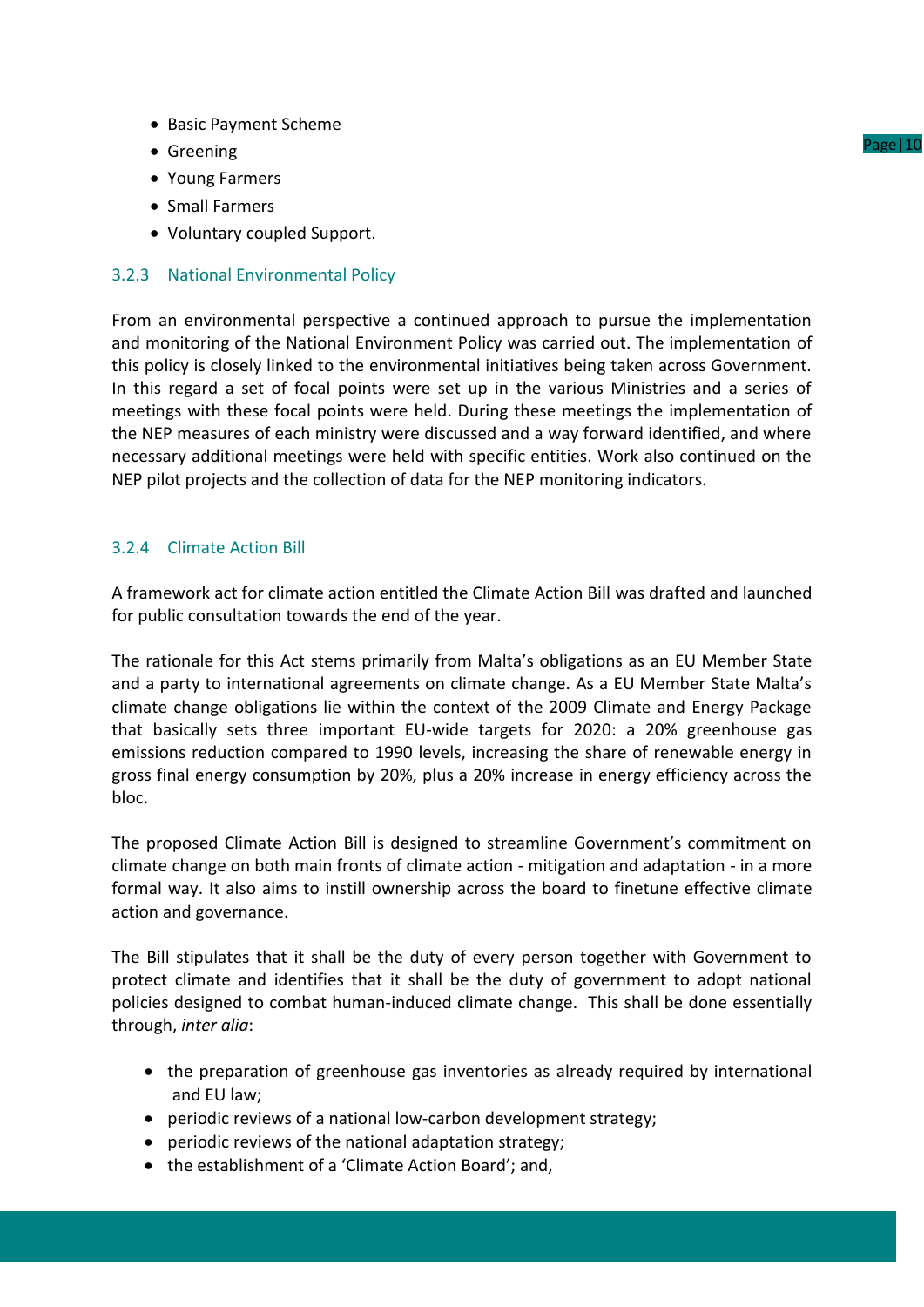the establishment of a 'Climate Action Fund'.

The Act is meant as a framework legislation enabling the enactment of subsidiary legislation and bringing together existing or newly enacted legislation concerning the regulation of greenhouse gas emissions in line with EU and international law. In 2014 the Directorate has in fact also been working on the drafting of the National System for the Estimation of Anthropogenic Greenhouse Gas Emissions by Sources and Removals by Sinks Regulations. These regulations provide for the establishment of a national system for the estimation and reporting of anthropogenic greenhouse gas emissions by sources and removals by sinks.

## 3.2.5 Renewable Energy and Efficiency

Malta has been working actively to increase its share of renewable energy share of final energy consumption. Malta has been focusing on increasing the use of PV installation and solar water heaters, heat pumps, biofuels and increasing energy recovery from municipal waste plants and water waste plants.

## PV Installation and Solar Water Heaters

The total PV installed capacity in December 2013 was 31MWp. An additional approximate amount of 4.0MWs are to be installed on government buildings. The total useful area of the rooftops of these government buildings are estimated to reach  $67,000$ m<sup>2</sup> and will be given on lease for the purpose of establishing, operating and maintaining photovoltaic systems for a period of 25 years and sell the generated electricity at an established feed in tariff to Enemalta Corporation.

A preliminary study to increase solar technology indicates that although rooftop space is available, in practice other services and uses compete for the same rooftop space and it is expected that once a new development framework is in place, a portion of new installations will be deployed on land. A working group has been set up between the Ministry for Energy and Conservation of Water and the Malta Environment and Planning Authority to establish a solar policy. This solar policy is at an advanced stage and will be published shortly.

Nevertheless, priority shall be for rooftop installation which in general benefit from more attractive incentives. With over 60MWp of MRA-registered PV capacity<sup>3</sup>, it is expected that at least 25MWp of new rooftop installations shall come online by end of 2014. It is further envisaged that a minimum of 10MWp of new PV capacity shall be installed on rooftops annually from 2015 onwards. The balance would be ground mounted systems.

## Heat Pumps

1

Schemes promoting energy efficient heat pumps for air-conditioning had been implemented way back in 2008. Such equipment can contribute to the heat generation as a renewable resource, however the Directive identifies only heating mode as relevant resource as a

#### Page|11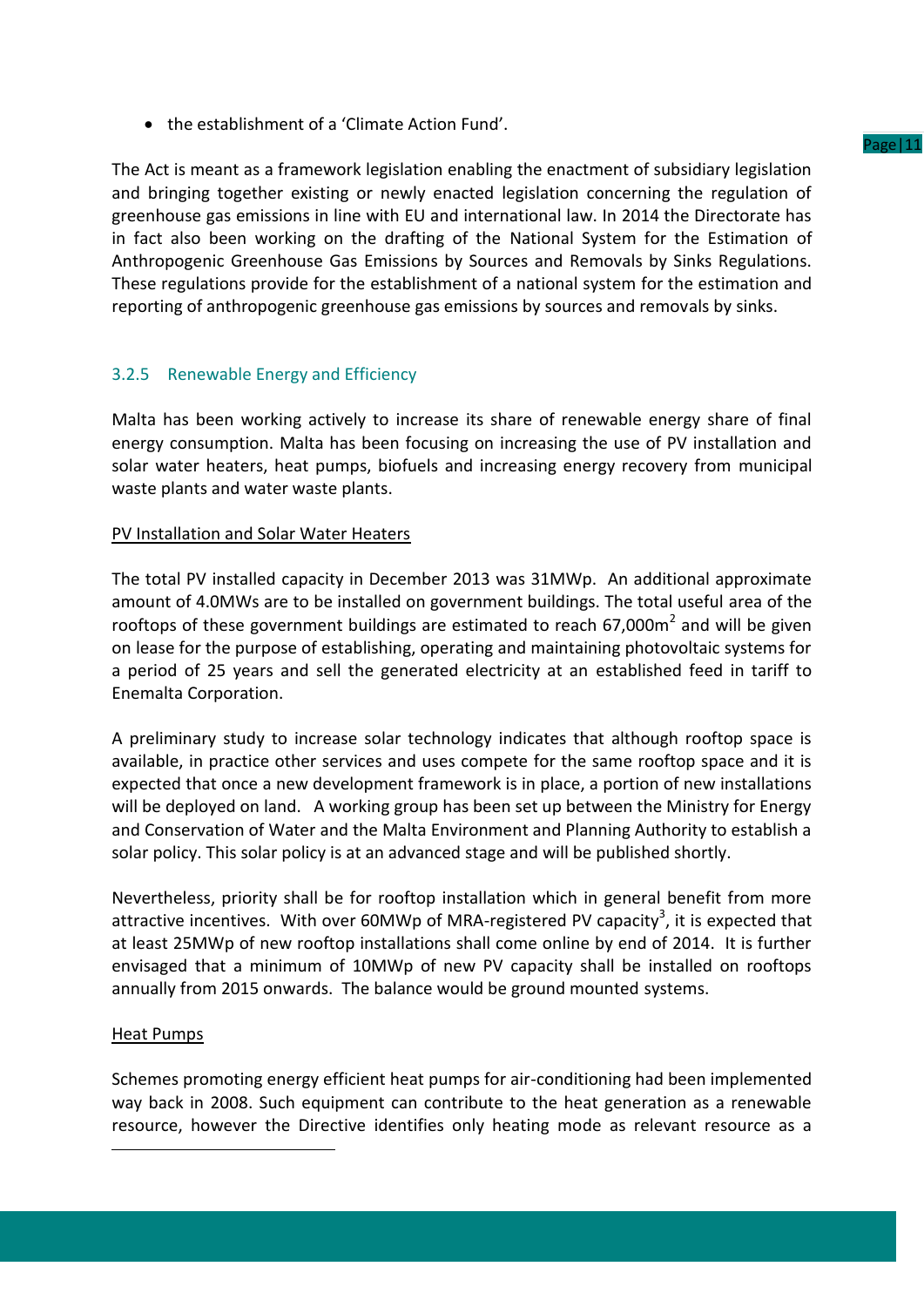contribution to the targets. The major load in Malta as a Mediterranean country is in cooling. Plans are being made to promote the use of heat pumps for space heating and water heating in the hospitality industry and in the domestic sector.

#### Recovering of energy from waste

The recovery of energy from municipal waste and waste water treatment plants is also being pursued. This is occurring already in plants operated by Wasteserv Ltd and will continue to be developed in new plants that are in the final stages of development. Moreover, an expression of interest will be issued to establish a waste to energy infrastructure for the wastewater treatment plant sewage sludge.

### Energy Efficiency

In promoting sustainable development and energy efficiency, the Building Regulation Office (on behalf of the Building Regulation Board) has commissioned cost-optimal studies on the existing national minimum requirements for the residential sector. The cost optimal studies for the offices are at an advanced stage and will be published soon. The studies analyse and recommend the best and most appropriate upgrades of the same obligations as required by the Recast EPBD 2010/31/EU which have to take place over a number of years. The revision of the minimum requirements is legally cast in LN 376 of 2012. The calculations of the cost-optimal energy performance levels in new and existing buildings in Malta have been carried out by means of the Energy Performance Rating of Dwellings in Malta (EPRDM) methodology for dwellings and the Simplified Building Energy Model for Malta (SBEMmt) for offices.

According to the provisions set out in Legal Notice 376 of 2012 the national minimum requirements shall be reviewed at least once every 5 years by the Building Regulation Board (BRB). The results of the cost optimality studies will enable the tightening of the minimum requirements (Technical Guidance Document F presently legislated through Legal Notice 376 of 2012) for a realistic and economically feasible 2018- and -2020-national plan for Maltese Nearly Zero Energy Buildings.

The national competent entity and the Commission shall be informed about such reports and the results will help clarify and determine the roadmap in the National Energy Efficiency Action Plan (NEEAP).

## 3.2.6 Malta National Electromobility Action Plan

Key steps which are being taken are being achieved through the Malta National Electromobility Action Plan (MNEAP) by bringing in a gradual and phased electrification of transport for both private and public mobility, as well as by building upon current environmental and transport related plans and measures already in place, all intended to:

- curb greenhouse gas emissions,
- improve energy efficiency,

Page | 12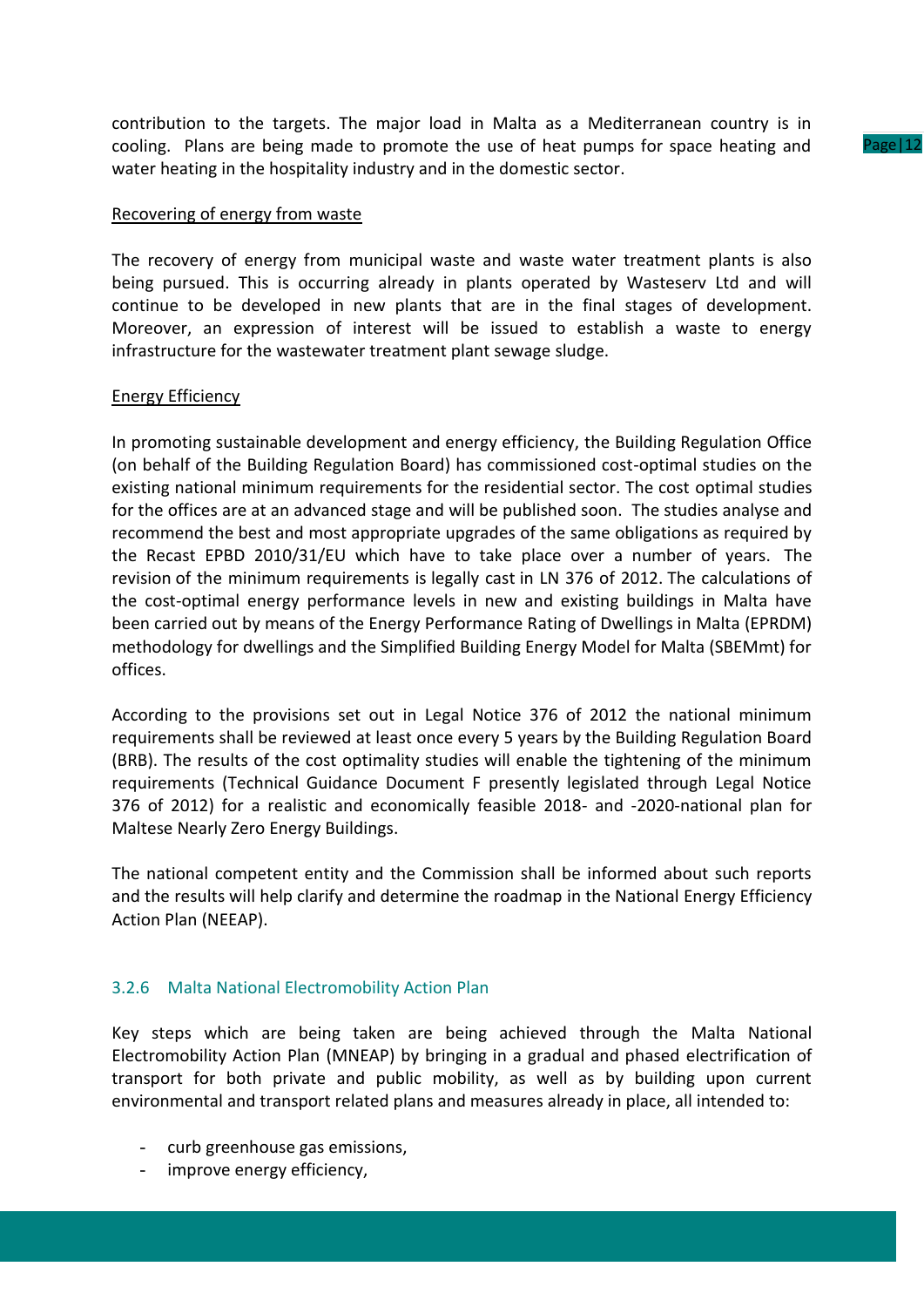- improving air quality
- limiting traffic generated noise pollution
- addressing the use of Renewable Energy Sources for Transportation purposes
- inducing technological innovation
- contributing towards transport induced environmental externalities for the benefits of residents especially those living in congested urban centres
- contribute towards the preservation of cultural heritage particularly towards Government investments in the restoration of historic monuments which are prone to traffic induced pollution
- introduce new economic models and transport services which are not currently used in Malta
- addresses change in behaviour and the conventional car culture
- addressing the build up of human resources and expertise
- establishing Malta as a technological hub for R&D in the field of electromobility and Intelligent Transport Systems
- creating new green jobs

A number of new initiatives falling under the MNEAP are being pushed forward such as Electric Car Sharing and Electric Bicycle Sharing by which the 'private car ownership culture' will be addressed and different modes of travelling encouraged, particularly for short trips.

Additional measures which reduce the dependency on conventional means, include the launch of a web-based interface during 2014 which can be accessible over web applications including smart phones through which a Battery Electric Vehicle (BEV) user can pre-book a public car-charging point. A number of grants have been put forward by government to assist potential car buyers to opt for an electric vehicle. Coupled with such initiatives it must also be highlighted that power generation in Malta is set to become cleaner with the use of natural gas and the completion of the Malta-Italy interconnector for the purchase of cleaner generated electricity, the environmental benefits for Malta are bound to leap forward.

Coupled to this scenario, the Government's effort to increase the deployment of photovoltaic technology will also contribute to the provision of cleaner transport, when charging of electric vehicles takes place in places where PV infrastructure is available and the offset of solar energy production against car charging is made.

## 3.2.7 Public Transport

During 2014, Government stepped up its efforts to further improve the bus public transport system by publishing a tender for the selection of a new public transport operator with the main objective to achieve a significant modal shift from private car use on to public transport and hence achieve long-term land transport sustainability. After a selection process, a new contract was eventually signed in December 2014. Through the new contract additional cleaner Euro VI buses will be deployed on the public transport network while additional bus routes are to be introduced to increase both frequency and accessibility. In addition the new Bus Transport Operator is obliged to put in place a real time information system for commuters which will accurately indicate bus movements.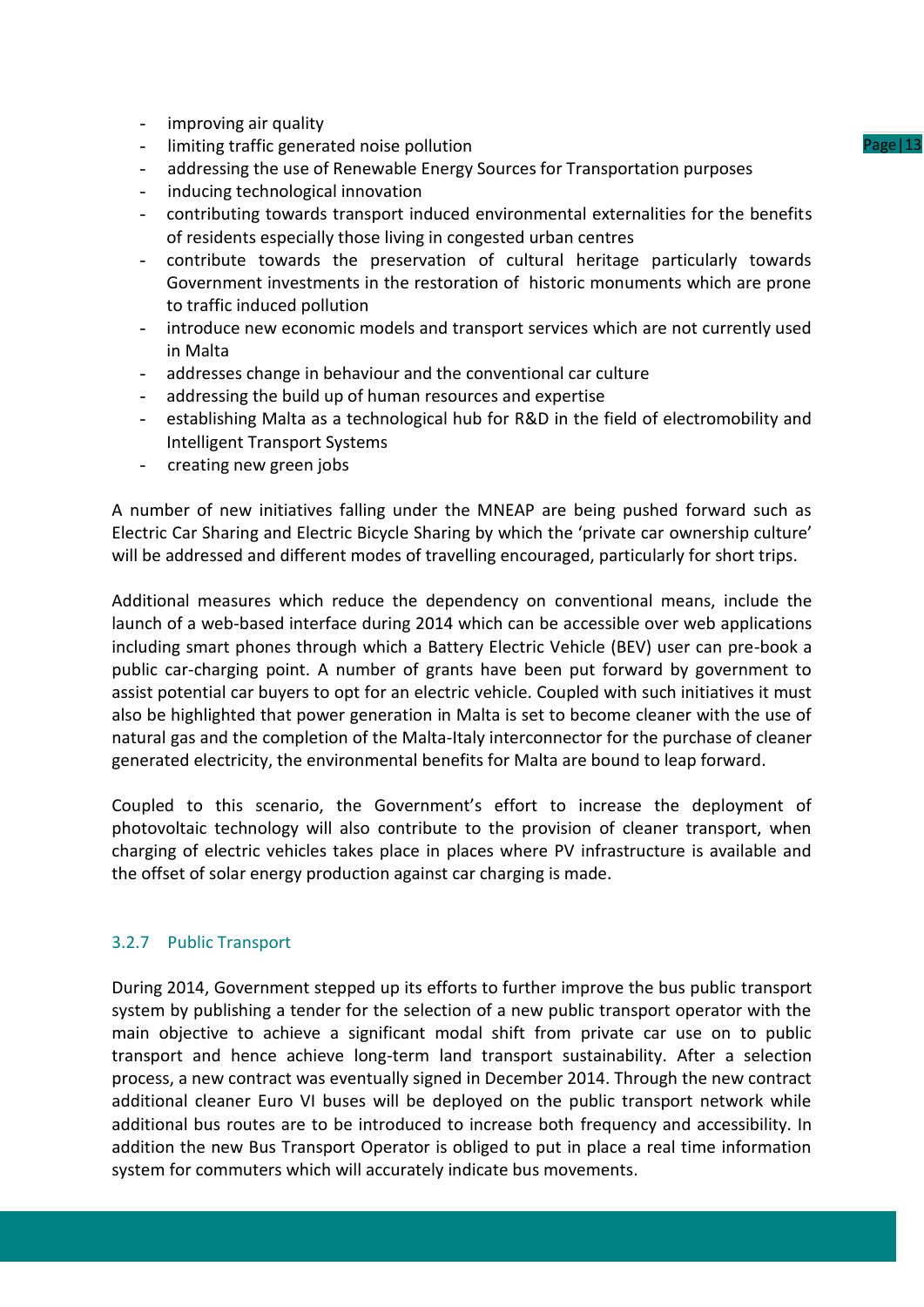### 3.2.8 Waste Management

Material consumption and waste implications are crucial considerations to be addressed through a proper management set up. The adoption of the Waste Management Plan was adopted by the Maltese Government during January 2014. This Plan represents Government's approach and vision towards the efficient use of resources and it thus set out a strategic direction to where Government envisages taking the waste sector forward.

The core aim of this Plan is that of moving waste management in Malta up the waste hierarchy through increased prevention, re-use, recycling and recovery. This however, depends on a transformation of a variety of characteristics not least current population habits, waste volumes generated, waste collection practices, waste infrastructure and output markets. Malta's high population density, limited land space and lack of economies of scale coupled with the effects of its climatic conditions, proves challenging to achieve this aim.

From its part, Government ensured roping in the sustainability factor within all of the proposed measures outlined in the Plan to ensure a net economic, social and environmental benefit post-implementation. Amongst the listed measures which Government is currently working on, in a way to add further value to sustainable waste management include;

- The carrying out of a study to determine the feasibility of further investing in technologies for energy recovery from waste in Malta.
- The carrying out of an in-depth analysis of the current waste collection system in a way as to encourage further recycling at household level.
- The commissioning of a study on food waste to determine possible ways how to best address the issue of food waste.
- The introduction of a third (organic) bag to cater for the collection of organic waste to, on the one hand, increases sources separation and on the other hand, it permits for the generation of higher renewable energy and efficiency at SAWTP.
- The launching of an extensive three-year education and communication campaign on waste management to enable the general public to get accustomed to sustainable waste management practices and prevention opportunities emanating from the Government's Waste Prevention Programme.

In addition to the above, the Plan also envisages promoting the inclusion of the polluterpays principle across the various waste management procedures. This principle dictates that the polluter, that is, any economic operator who places products on the market, which products might end up as waste, shall make the necessary arrangements to handle/finance the collection of such waste from the market. This principle is more or less reflected in all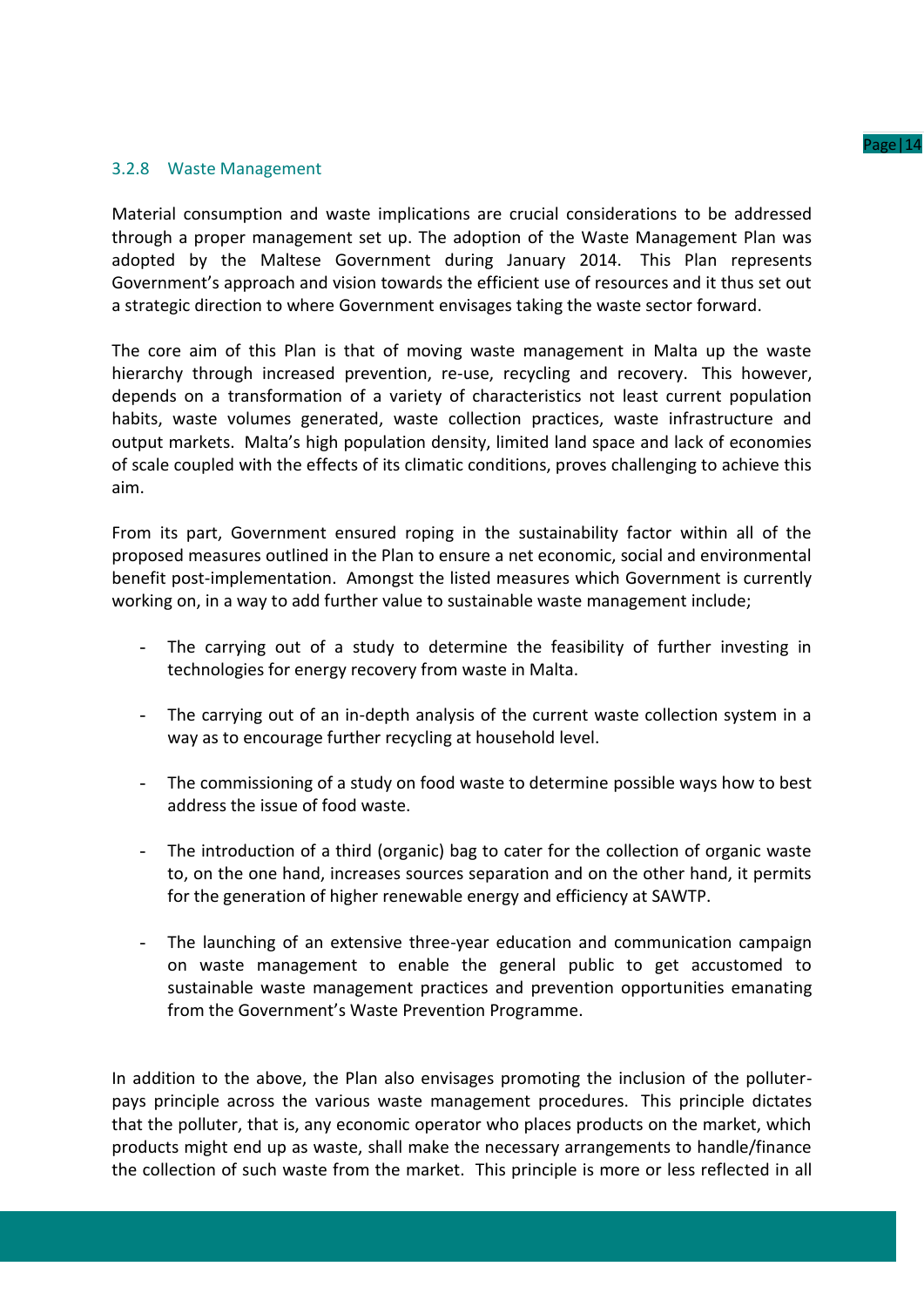measures outlined in this Plan and shall be further looked into as to be better regulated and adhered to by economic operators.

## 3.2.9 Green Public Procurement

Significant linkages are also being created in terms of green public procurement as well as through efficiency in public buildings and the launch and implementation of reforms that reduce administrative burdens in addition to improving citizens experience and service delivery through a one stop shop for citizens. A persistent theme is increasing efficiency all throughout government work linked to national, regional and international objectives. Key examples include attaining the set administrative burden reduction target for Malta. Malta reached and surpassed its target of 15% reduction of administrative burdens on businesses and in Malta's current legislative programme, a highly ambitious commitment has been made at the highest political level to achieve another 25% reduction in the next 4.5 years.

Green Public Procurement for instance is an integral part of the public procurement process. Throughout 2014 the Government, recognising the value of public procurement to the national economy, has been undertaking measures to ensure not only the efficiency of public procurement is improved but also the environmental aspect of such expenditure is ensured. It has been recognised that public sector spending is a major driver for the growth of the economy in Malta and as such the buying power of public authorities can be leveraged to drive markets into growth areas. A key priority for 2014 was therefore developing a more sustainable framework for public spending within which resource efficiency is enshrined. Green Public Procurement is the vehicle for the delivery of such a framework.

In June 2014 government secured approval for the strengthening and mainstreaming of the GPP administrative process within public authorities from the Cabinet. Actions in the final quarters of 2014 concentrated on making the latter happen. The measures on GPP included the reactivation of the Inter-ministerial Task Force on GPP to deliver a review of the current National Action Plan (NAP) and development of a second NAP; the mainstreaming of GPP administrative function and the delivery of training on GPP. As a follow up to the Cabinet Memo and as part of the decentralization of the GPP function DECC in conjunction with Department of Contracts drafted and published a Circular in December 2014 outlining the propose division going forward for GPP.

In addition to the above a number of training events throughout 2014 were delivered to provide updates on GPP policy as well as training public officers in the implementation of the GPP criteria into public tenders. Two training session have been delivered along with three presentations at information seminars and inter-ministerial events throughout the course of 2014.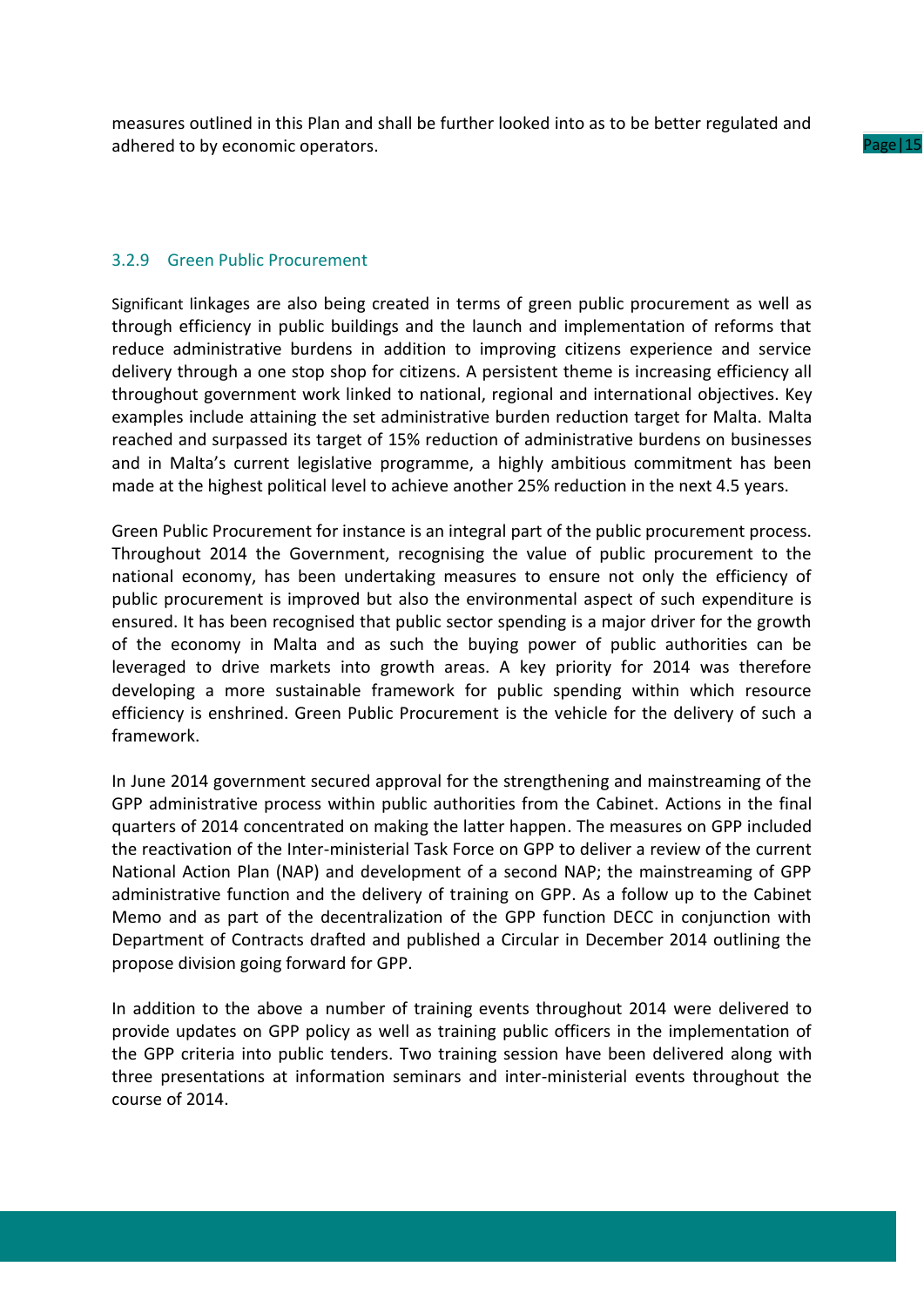A preliminary analysis of databases indicated that the GPP Office to date screened and vetted around 2311 tenders issued by public authorities with an estimated value of €711,281,150 in 2014.

#### Page 16

#### 3.2.10 Fisheries

As it can be deduced, sensitising key sectors to encourage the protection and good management of our resources and the overall wellbeing of both the resources (the natural capital) in addition to quality of life of both the current and future generations, involves the utilization of different approaches. In 2014 proposals for fisheries policies produced by the EU with the view of ensuring that that target objectives in said policies abided with the targets established by the Common Fisheries Policy (CFP) were reviewed by the Maltese government.

In addition, the annual review of the bluefin tuna and swordfish management plans took place in end 2014, taking account of the latest scientific advice and were finally endorsed by Malta for incorporation into the national management plans. The interests of all parties involved were discussed and evaluated further to consultations with the fisheries sector's representatives. These management plans take into account the impact of the bluefin tuna fishing fleet which is therefore restricted by the implementation of closed seasons, quotas and technical measures in line with recommendations produced by the International Commission for the Conservation of Atlantic Tunas (ICCAT).

Last year major discussions for the implementation of management measures were held at EU level to implement the discard ban which aims to reduce marine pollution and wasteful fishing practices. Malta joined in discussions about the revision of the role of the General Fisheries Commission for the Mediterranean (GFCM), which is a key element for ensuring regional cooperation between EU and non-EU coastal states within the Mediterranean.

In line with target objectives set down in the CFP, and provided by Council Regulation (EC) No 1224/2009 of 20 November 2009, from a regulatory point of view, Malta furthered its ongoing projects for the development of a website towards improved information sharing within the EU and Member States, traceability projects for the real-time monitoring and control of fishing effort at sea and in ports, Fisheries Information System for real-time data collection and fisheries management at sea, and the implementation of stereoscopic camera systems for the control and management of the bluefin tuna farming sector. These projects bear significance in strengthening fisheries management and improving the efficiency of efforts directed towards the conservation and sustainable exploitation of fisheries resources.

#### 3.2.11 Education and employment

Pillars of importance to heighten awareness and apply a life cycle approach are enabling sectors such as education and employment. Improving the educational framework, addressing the labour market relevance and improving participation of women in the labour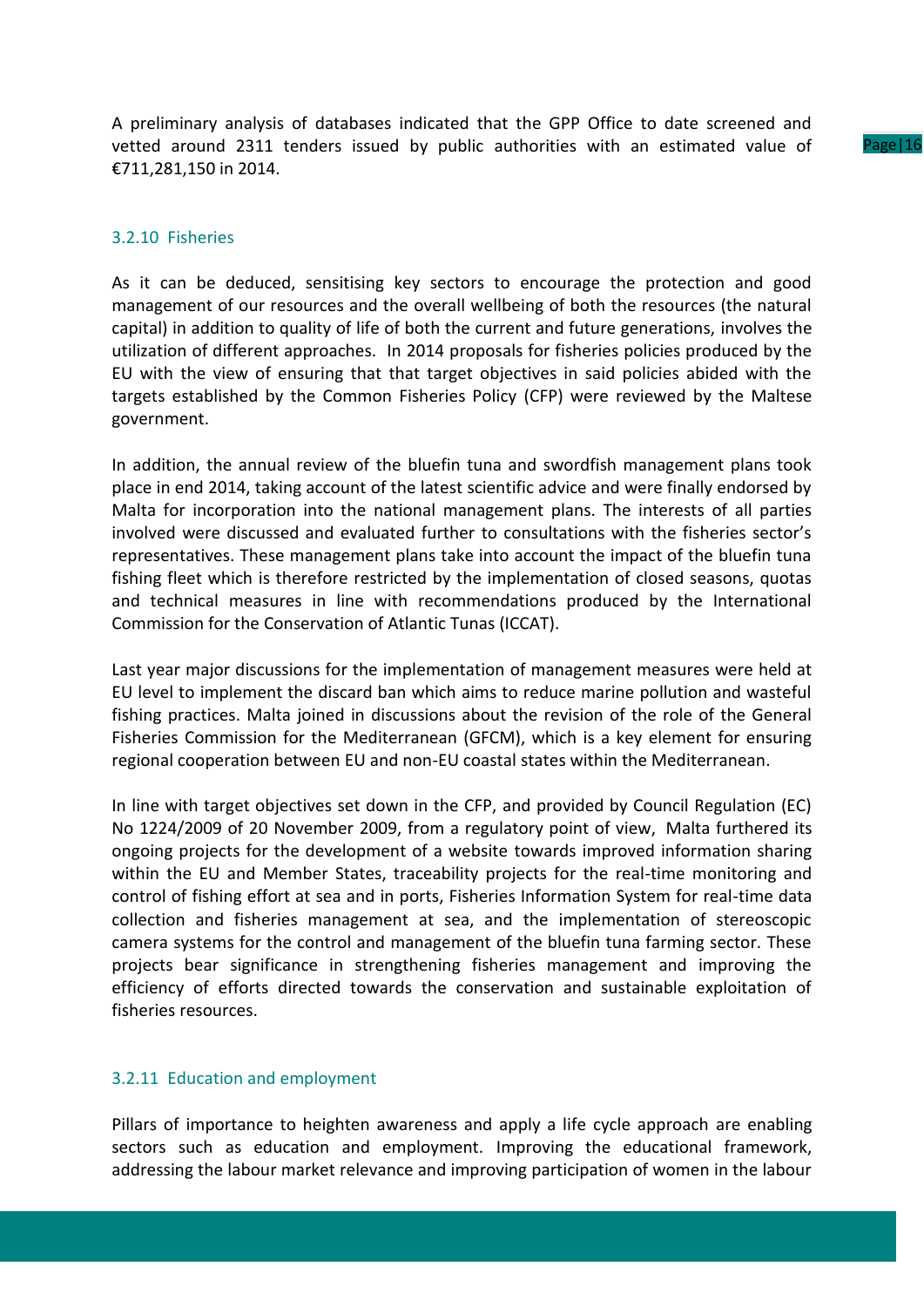market have been imperative. The main objectives for addressing these policies are through decreasing the rate of Early School Leavers; increasing the number of persons who attend Life Long Learning Courses; increasing the Literacy rate; increasing the number of students continuing tertiary education and increasing the number of women in the labour market. This is being done to strengthen and increase the flexibility of our workforce so it is in a better position to meet any challenges that may be imposed due to various factors that influence the international socio-economic and environmental situation.

Improving skills which in turn benefit the labour-market and enhances citizen's quality of life are in line with sustainability principles that government seeks to keep driving forward through its vision and sustainability approach. Other aeconomic areas which consider the interlinkages of increasing economic upturn, environmental implciations and adopting a healthy maritime policy for the islands include maritime spatial planning and the consideration of martime protected areas, bridging with other sectors to ivest in renewable energy.

In order to enable vulnerable groups within society in also slowly but surely improving their quality of life reforming the social security benefits as well as increasing social integartion whilst reducing poverty was a major objective throughout 2014. These overarching themes are directly linked with the necessity of providing a good social fabric that ensures that migrants can integrate effectively whilst positively contribute towards the constructive growth of an interesting culture, society and a greener economy. Pension provisions for injured members of the disciplined forces maintain a culture of sustanance and allow a sustainable approach to prevail.

Enhancing the foundations towards a strengthened society requires continous investment that empowers people whilst providing the necessary tools and information to enrich their lives, our lives. Work revolving around cvil liberties thus has not only placed the limelight on particular needs but also has improved the way of life and living and placed an impetus on shifting a cultural outlook. Key steps which the government has acted on last year were:

- Implementation of the Civil Unions Act;
- Discussions (including public consultations) on the formulation of a Human Rights and Equality commission;
- Discussions (including public consultations) on the formulation of a Gender Identity Bill; and
- Setting up of a Directorate for Human Rights and Integration.

The key objectives in these policies mentioned was for Government to act as a catalyst for social change, keeping firmly in mind the developments that were taking place in society. There is a need to continue to, not only acknowledge, but to also provide a legal basis for the varied scenarios of citizens within Maltese society. This is also to be inevitably reflected within the structures of Government as well as society in general.

The policies here outlined were put forward in Malta with the aim to improve the quality of life amongst all members of society. In the case of the Civil Union Act, this was directly linked to the principle of people's wellbeing as it addressed strata of society that were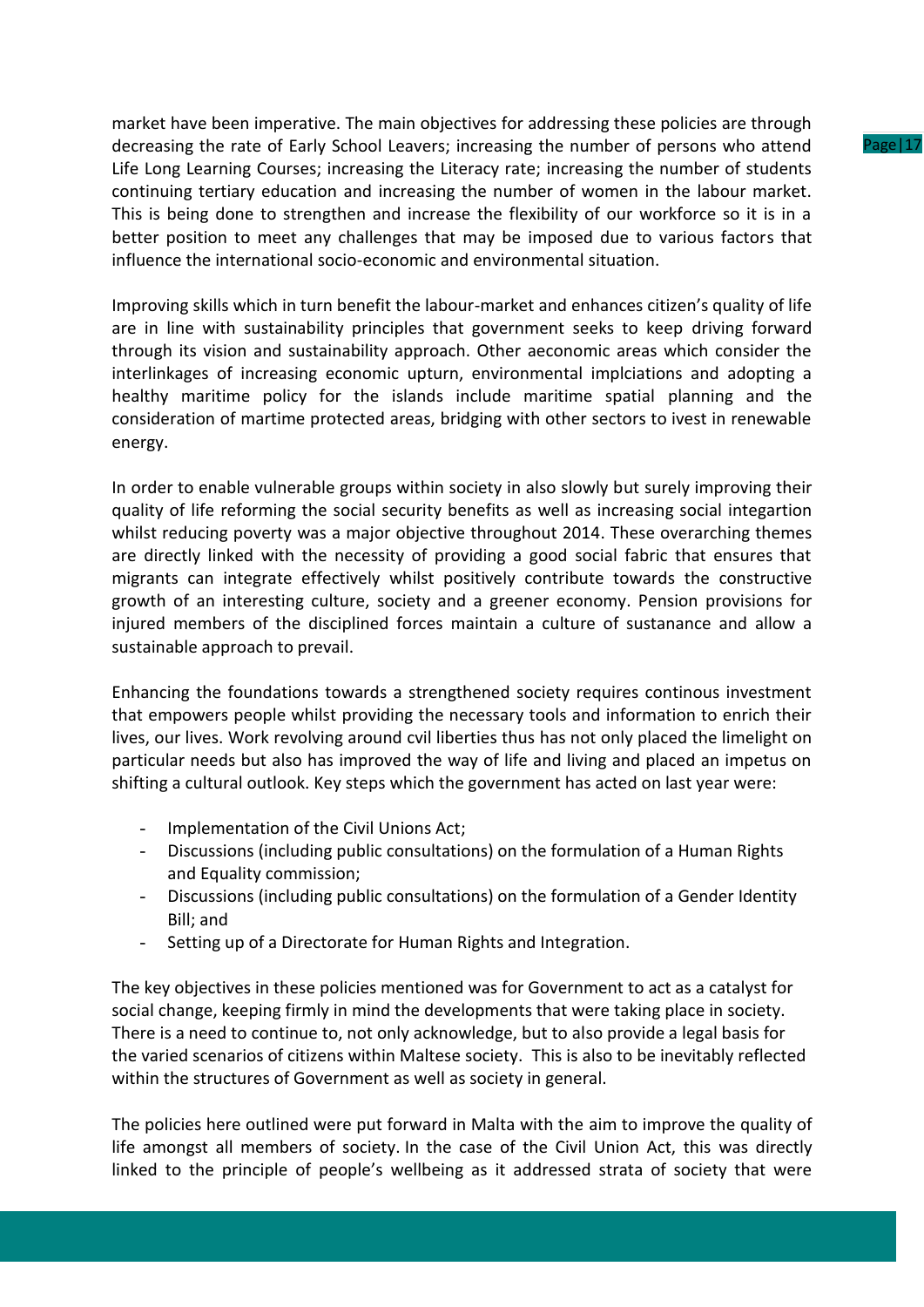considered to be marginalised and discriminated against in view of their life choices, as well as applying an integrative process since the enactment of the Civil Union has led to the dissemination of awareness on the rights of these individuals and how their lives are to be integrated within society as a whole.

Discussions on the formulation of a Human Rights and Equality Commission started in 2014. It is envisaged that this Commission will also address sustainability principles such as people's wellbeing whilst building on existant mechanisms. It shall widen the scope to consider all minorities within society. It should be noted that initial discussions in 2014 were also put up online for public consumption and consultation, thus ensuring that all stakeholders are aware of such documentation on an informal platform to ensure that principles of effective communication and political and stakeholder commitment as well as transperancy are upheld. The same consultation tools mentioned are also being applied in discussions related to the Gender Identity Bill. The Gender Identity Bill is still under discussion.

The setting up of a Directorate for Human Rights and Integration was discussed late in 2014 and work is underway for this to be implemented as a budget measure for 2015. The aims of the Directorate are governed by a clear mandate in line with the Equality policy that is continuously supported by Government. Apart from addressing people's wellbeing and the integration process, the Directorate's targets improve upon the current capacity within this sector in addressing these issues. It will provide for continuity, within Government structures, that will be regulated by the setting up of the Human Rights and Equality Commission.

## 3.2.12 Health

Sustainability is a key concern in the health sector, so much so that during 2014 the Ministry embarked on an exercise to formulate a National Health Systems Strategy for the period 2014 – 2020. The aim of this strategy is to provide every individual with the opportunity to lead a healthy and active life and to benefit from equitable access to a sustainable quality health care system. This was indeed finalized by the end of the year including an extensive consultation process. Following on from this, a number of initiatives have been undertaken along the lines of the policy direction, as detailed by the National Reform Programme:

- promoting prevention,
- empowering primary care and
- enhancing sustainability.

Substantial progress has been registered on all three fronts and this has also been recognized by the European Commission.

The aim of this strategy is to provide every individual with the opportunity to lead a healthy and active life, and to benefit from equitable access to quality health care, It is a horizontal overarching strategy to ensure a consistent, coherent and all-encompassing response to the challenges that are being encountered in the fact of an ageing population and a longer life Page | 18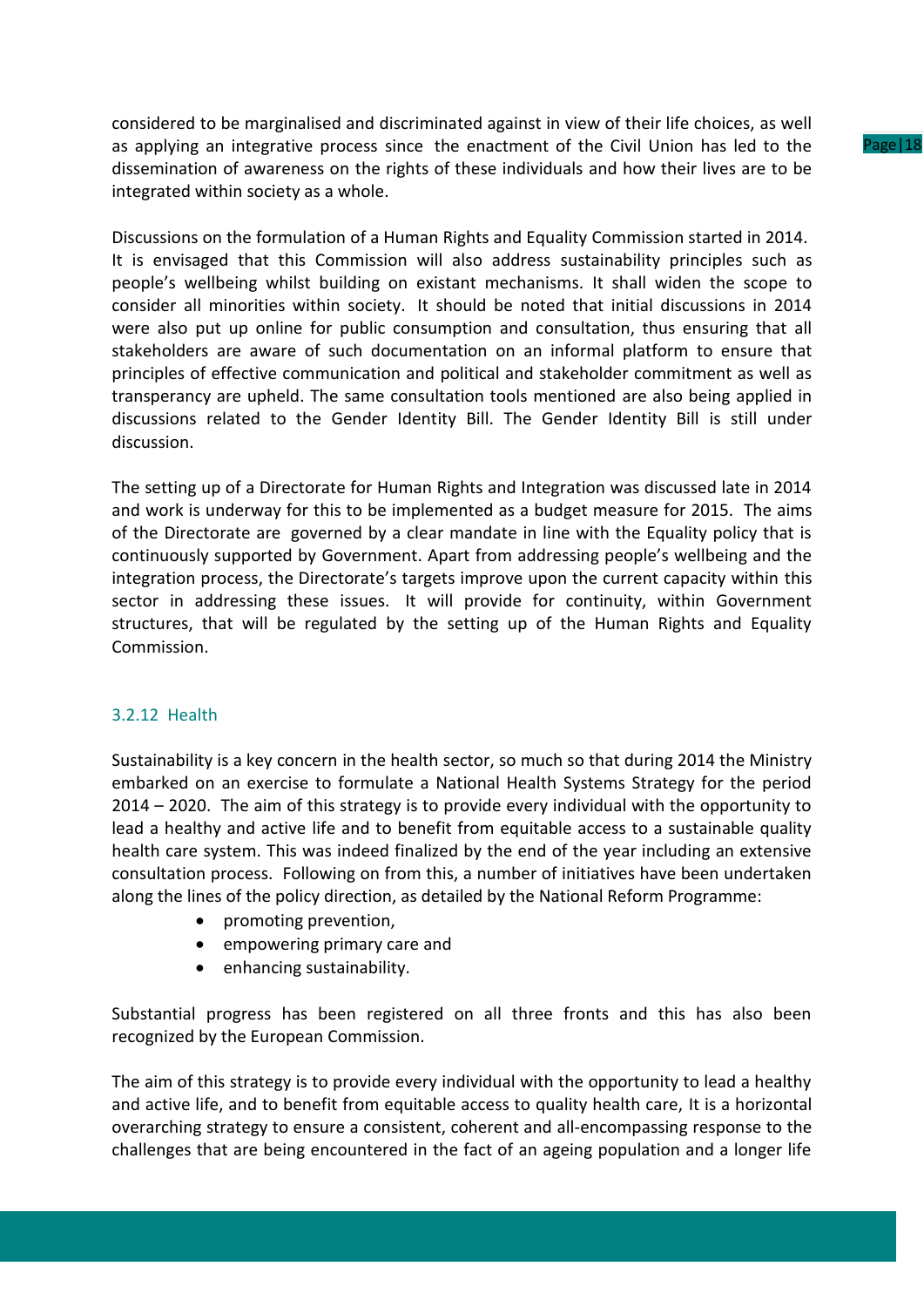expectancy. The NHSS needs to ensure universal access to high quality health services and economic sustainability, within the available budgetary resources.

Page|19

Three other important policies which contribute to a healthy sustainable health system were

- the updating of the Food and Nutrition Policy Action Plan,
- the Breast Feeding Policy and
- the National Diabetes Strategy 2015 2020.

During the same year, further actions were taken in the implementation of the Non Communicable Disease Strategy (launched in 2010), the Sexual Health Policy and Strategy (2010, 2011), the National Cancer Plan and the Healthy Weight for Life (Obesity) Strategy (2012). The ultimate aim of these policies is to improve the quality of life of present citizens and that of future generations.

## 3.2.13 Tourism

Consequently maintaining society's wellbeing also requires placing additional attention on continued improvements in all sectors, including Tourism which constitutes a significant part of the generation of gross value added in the country. Additional attention was in fact placed on a new draft National Tourism Policy 2015-2020 which is currently undergoing public consultation. The guiding principles are:

- 1) Managing visitor numbers;
- 2) Raising the level of quality across the entire tourism value chain; and
- 3) Reducing seasonality.

The Tourism Policy 2015-2020 is being formulated on the basis of a longer-term Tourism Vision 2030. The Tourism Vision 2030 is based on the principle of sustainable development with a view to safeguarding the positive aspects of our country's attractiveness as a tourism destination for the benefit of visitors and the host population alike. This Vision is based on the concept of controlled growth, which is achievable through the targeting of appropriate markets with the aim of achieving higher rates of economic returns and returns on investment. It is also based on the principle of aiming for high quality delivery at all levels, of the tourism value chain with a view to achieving improved competitive positioning in the international tourism market. The Tourism Policy 2015-2020 is based on the premise related to sustainable management and planning of the tousim industry, including the importance in the tourism product. The main three major pillars communicated in the policy are accessibility, the generation of tourism supply through product development and quality assurance inititaives. It also gives recognition to Gozo's specificities as a distinct tourism destination whilst also taking note of the growing importance and size of the domestic tourism market.

The sustainable investments being carried out need in fact to have an ongoing sustainable design approach. Eco-Gozo is an example in the making and further research and training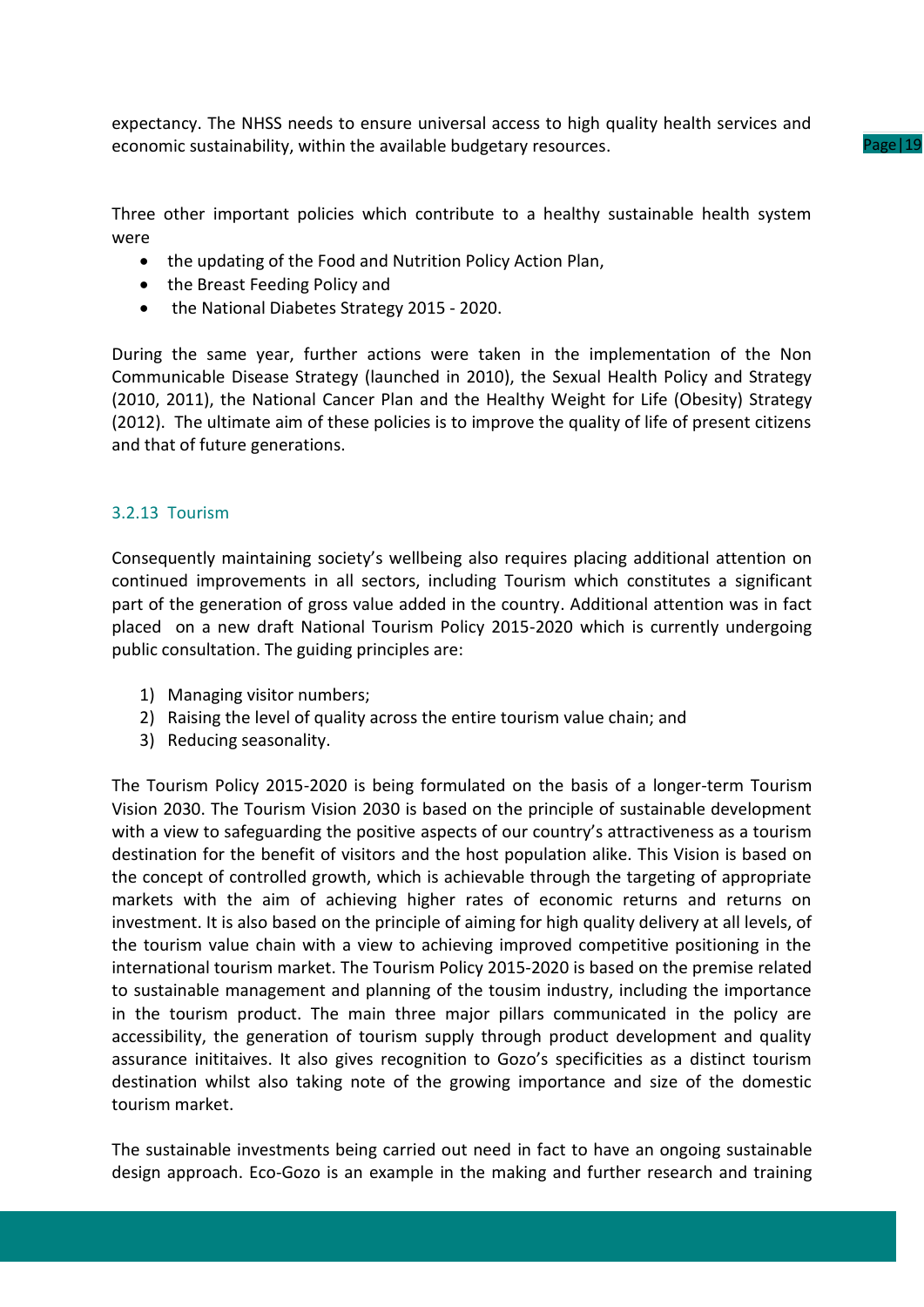would also sustain it and the rest of the market as well as it would in turn contribute favourably in other sectors in effectively implementing its vision.

Page|20

#### 3.2.14 Regional Issues

Malta is currently holding the Presidency of the Steering Committee of the Mediterranean Commission for Sustainable Development since 2013. In line with its Steering Committee Presidency role, MSDEC continued to actively support the two key priorities of the Mediterranean Commission for Sustainable Development during 2014: the review of the Mediterranean Strategy for Sustainable Development and the reform of the Commission itself. Malta hosted the launch of the Review process of the Strategy, with Hon. Minister Leo Brincat launching the process in Malta in February. In June Malta hosted the 15<sup>th</sup> Meeting of the Steering Committee of the Commission, which identified the vision and thematic areas to be addressed in the revised strategy and discussed the reform of the Commission based on a paper drafted by Malta. Malta played an active role in the stakeholder meetings and drafting process to revise the strategy, and towards the end of 2014 worked on the organisation and planning of an international conference to discuss the revised Strategy with stakeholders, to take place in Malta in February 2015.

The SD Focal Points have a significant role in improving the process of policy integration. Accountability, transparency, effective communication, participation, considering financial implications underpinned by a vision and mandate, sustained by research and training are all embedded in sustainable governance. But the key term is increasing sustainable development literacy. This effectively means that we are not just driven by outcomes but we look and analyse carefully the approach taken and its immediate and long-term implications to reach targets.